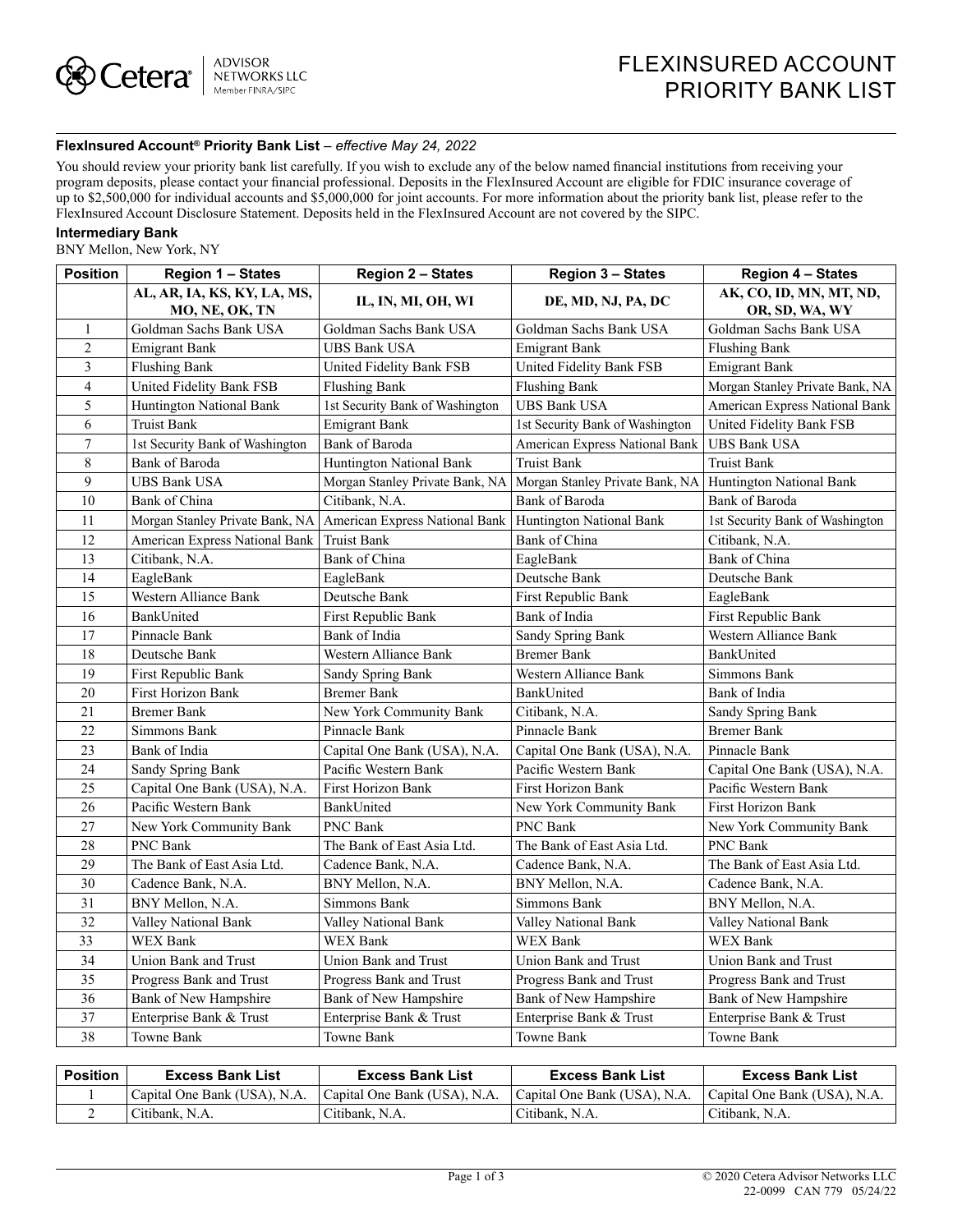| <b>Position</b> | <b>Region 5 - States</b>        | <b>Region 6 - States</b>        | <b>Region 7 - States</b>        | <b>Region 8 - States</b>                       |  |
|-----------------|---------------------------------|---------------------------------|---------------------------------|------------------------------------------------|--|
|                 | CT, ME, MA, NH, NY, RI, VT      | FL, GA, NC, SC, VA, WV          | AZ, NV, NM, TX, UT              | CA, HI,<br>Other (including territories, etc.) |  |
| 1               | Goldman Sachs Bank USA          | Goldman Sachs Bank USA          | Goldman Sachs Bank USA          | Goldman Sachs Bank USA                         |  |
| 2               | <b>Flushing Bank</b>            | <b>UBS Bank USA</b>             | <b>Flushing Bank</b>            | <b>Emigrant Bank</b>                           |  |
| 3               | <b>Emigrant Bank</b>            | <b>Emigrant Bank</b>            | <b>Emigrant Bank</b>            | <b>Flushing Bank</b>                           |  |
| $\overline{4}$  | United Fidelity Bank FSB        | United Fidelity Bank FSB        | United Fidelity Bank FSB        | Morgan Stanley Private Bank, NA                |  |
| 5               | Morgan Stanley Private Bank, NA | <b>Flushing Bank</b>            | <b>Truist Bank</b>              | <b>Bank</b> of Baroda                          |  |
| 6               | American Express National Bank  | <b>Truist Bank</b>              | American Express National Bank  | American Express National Bank                 |  |
| 7               | Citibank, N.A.                  | American Express National Bank  | Citibank, N.A.                  | United Fidelity Bank FSB                       |  |
| 8               | <b>UBS Bank USA</b>             | Bank of Baroda                  | <b>UBS Bank USA</b>             | Citibank, N.A.                                 |  |
| 9               | <b>Truist Bank</b>              | 1st Security Bank of Washington | Huntington National Bank        | 1st Security Bank of Washington                |  |
| 10              | 1st Security Bank of Washington | Citibank, N.A.                  | Bank of Baroda                  | Bank of China                                  |  |
| 11              | Huntington National Bank        | Bank of China                   | 1st Security Bank of Washington | Deutsche Bank                                  |  |
| 12              | Bank of Baroda                  | Huntington National Bank        | Bank of China                   | Huntington National Bank                       |  |
| 13              | Bank of China                   | EagleBank                       | Deutsche Bank                   | First Republic Bank                            |  |
| 14              | Deutsche Bank                   | Deutsche Bank                   | First Republic Bank             | EagleBank                                      |  |
| 15              | First Republic Bank             | First Republic Bank             | EagleBank                       | Bank of India                                  |  |
| 16              | EagleBank                       | Bank of India                   | Bank of India                   | Sandy Spring Bank                              |  |
| 17              | Bank of India                   | Sandy Spring Bank               | Sandy Spring Bank               | <b>Bremer Bank</b>                             |  |
| 18              | Sandy Spring Bank               | <b>Bremer Bank</b>              | <b>Bremer Bank</b>              | Western Alliance Bank                          |  |
| 19              | <b>Bremer Bank</b>              | Western Alliance Bank           | Western Alliance Bank           | BankUnited                                     |  |
| 20              | Western Alliance Bank           | BankUnited                      | BankUnited                      | <b>Truist Bank</b>                             |  |
| 21              | BankUnited                      | Morgan Stanley Private Bank, NA | Morgan Stanley Private Bank, NA | Pinnacle Bank                                  |  |
| 22              | Pinnacle Bank                   | Pinnacle Bank                   | Pinnacle Bank                   | Capital One Bank (USA), N.A.                   |  |
| 23              | Capital One Bank (USA), N.A.    | Capital One Bank (USA), N.A.    | Capital One Bank (USA), N.A.    | Pacific Western Bank                           |  |
| 24              | Pacific Western Bank            | Pacific Western Bank            | Pacific Western Bank            | First Horizon Bank                             |  |
| 25              | First Horizon Bank              | First Horizon Bank              | First Horizon Bank              | New York Community Bank                        |  |
| 26              | New York Community Bank         | New York Community Bank         | New York Community Bank         | PNC Bank                                       |  |
| 27              | PNC Bank                        | PNC Bank                        | PNC Bank                        | The Bank of East Asia Ltd.                     |  |
| 28              | The Bank of East Asia Ltd.      | The Bank of East Asia Ltd.      | The Bank of East Asia Ltd.      | Cadence Bank, N.A.                             |  |
| 29              | Cadence Bank, N.A.              | Cadence Bank, N.A.              | Cadence Bank, N.A.              | BNY Mellon, N.A.                               |  |
| 30              | BNY Mellon, N.A.                | BNY Mellon, N.A.                | BNY Mellon, N.A.                | Simmons Bank                                   |  |
| 31              | Simmons Bank                    | Simmons Bank                    | Simmons Bank                    | Valley National Bank                           |  |
| 32              | Valley National Bank            | Valley National Bank            | Valley National Bank            | WEX Bank                                       |  |
| 33              | WEX Bank                        | WEX Bank                        | WEX Bank                        | Union Bank and Trust                           |  |
| 34              | Union Bank and Trust            | Union Bank and Trust            | Union Bank and Trust            | Progress Bank and Trust                        |  |
| 35              | Progress Bank and Trust         | Progress Bank and Trust         | Progress Bank and Trust         | Bank of New Hampshire                          |  |
| 36              | Bank of New Hampshire           | Bank of New Hampshire           | Bank of New Hampshire           | Enterprise Bank & Trust                        |  |
| 37              | Enterprise Bank & Trust         | Enterprise Bank & Trust         | Enterprise Bank & Trust         | Towne Bank                                     |  |
| 38              | Towne Bank                      | Towne Bank                      | Towne Bank                      |                                                |  |

| <b>Position   Excess Bank List</b>        | ∣ Excess Bank List∣          | ∣ Excess Bank List∣          | l Excess Bank List           |
|-------------------------------------------|------------------------------|------------------------------|------------------------------|
| <sup>1</sup> Capital One Bank (USA), N.A. | Capital One Bank (USA), N.A. | Capital One Bank (USA), N.A. | Capital One Bank (USA), N.A. |
| Citibank, N.A.                            | Citibank, N.A.               | Citibank, N.A.               | Citibank, N.A.               |